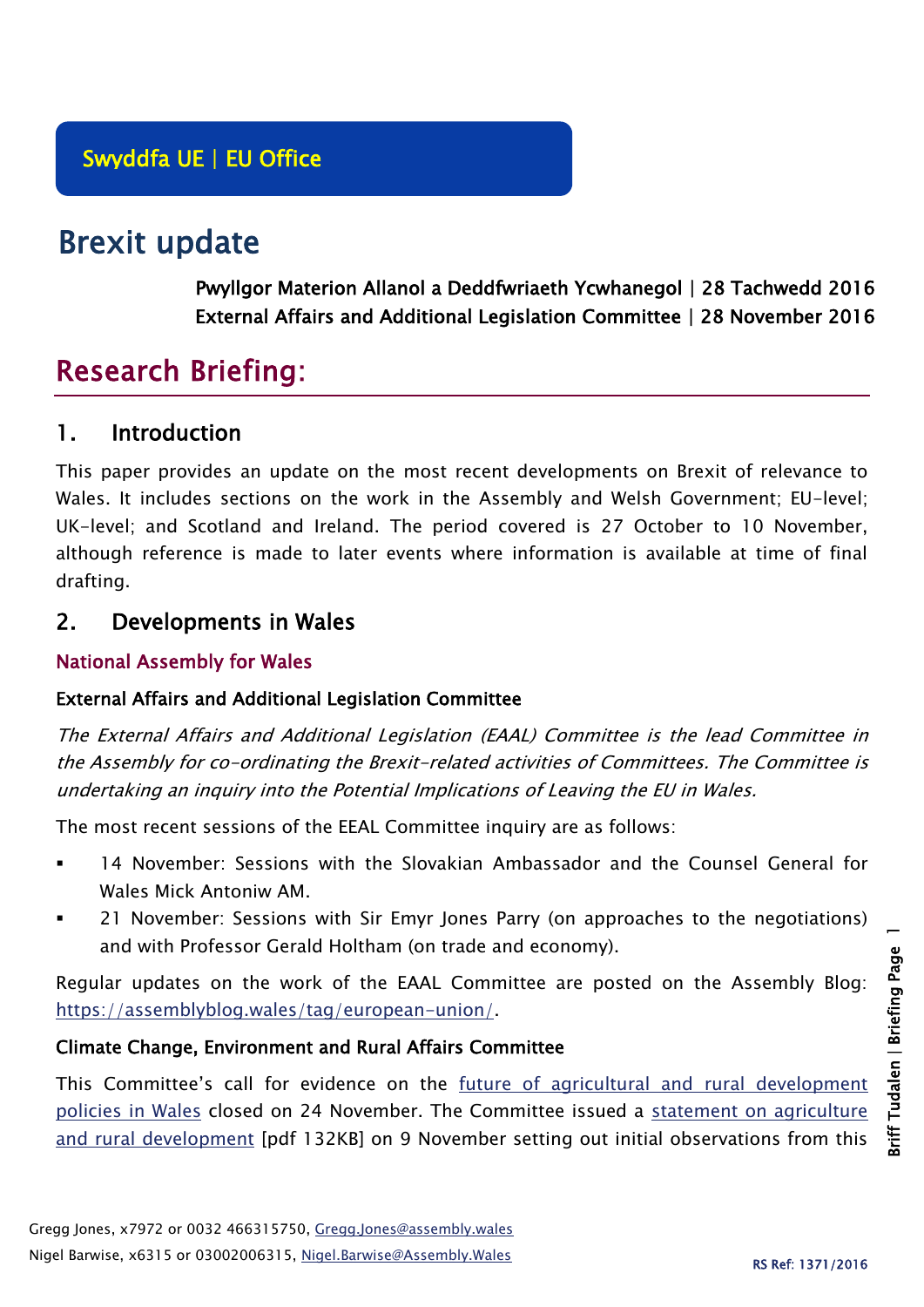inquiry, based on meetings with stakeholders, experts and scrutiny of the Cabinet Secretary Leslie Griffiths AM, which was debated in plenary.

#### **Other**

A number of the other Assembly Committees are discussing possible inquiries into Brexit and as these firm up we will include details in this **Brexit Update**.

### Plenary debates

On 16 November there was a plenary debate on [Overseas Workers in the Welsh NHS.](http://www.assembly.wales/en/bus-home/pages/rop.aspx?meetingid=4005&assembly=5&c=Record%20of%20Proceedings#441040)

### Welsh Government

18 November: Wales' Skills and Science Minister, Julie James, announced that a project to improve the skills and job prospects of young people is being extended into East Wales thanks to an additional [£1million EU funding boost.](http://gov.wales/newsroom/educationandskills/2016/161118-minister-announces-new-1m-eu-funding-for-youth-skills-at-uks-largest-skills-even/?lang=en)

15 November: Finance Secretary Mark Drakeford has welcomed [€680,000 of European](http://gov.wales/newsroom/finance1/2016/58741599/?lang=en)  [funding](http://gov.wales/newsroom/finance1/2016/58741599/?lang=en) for Bridgend-based business Control 2K Ltd as part of a ground-breaking crossborder project.

12 November: [European funding approved](http://gov.wales/newsroom/firstminister/2016/58735134/?lang=en) to make Colwyn Bay a must visit destination

11 November: [Post-Brexit Wales will welcome overseas students](file:///C:/Users/jonesg6/AppData/Local/Microsoft/Windows/Temporary%20Internet%20Files/Content.Outlook/STA5GEAG/Post-Brexit%20Wales%20will%20welcome%20overseas%20students%20and%20the%20Welsh%20Government%20will%20press%20the%20UK%20government%20to%20ensure%20they%20do%20not%20fall%20victim%20of%20plans%20to%20reduce%20immigration.) and the Welsh Government will press the UK government to ensure they do not fall victim of plans to reduce immigration – message from First Minister Carwyn Jones' speech at Bangor University.

9 November: [New €9m EU project to expand life sciences sector in Wales and Ireland](http://gov.wales/newsroom/finance1/2016/58724620/?lang=en).

8 November: Wales' [Cabinet Secretary for Environment and Rural Affairs, Lesley Griffiths,](http://gov.wales/newsroom/environmentandcountryside/2016/161108-environment-and-rural-affairs-secretary-hosts-key-meeting-with-uk-government-and-devolved-administrations/?lang=en) hosted ministers and senior officials from across the UK with responsibility for areas including agriculture, food, fisheries, animal and plant health.

# 3. EU level developments

### European Council

15 November: [Conclusions of the 46th meeting of the European Economic Area Council.](http://www.consilium.europa.eu/en/press/press-releases/2016/11/15-conclusions-eea-46-meeting/)

On 17 November 2016 the European Council and the European Parliament reached [agreement on the 2017 EU budget.](http://www.consilium.europa.eu/en/press/press-releases/2016/11/16-budget-2017/)

### European Commission

On 16 November the Commission announced the [European Semester Autumn Package:](http://europa.eu/rapid/press-release_IP-16-3664_en.htm) Working for a stronger and more inclusive economic recovery.

### European Parliament

22 November: [North Sea cod fisheries: MEPs end time-at-sea limits.](http://www.europarl.europa.eu/news/en/news-room/20161117IPR51566/north-sea-cod-fisheries-meps-end-time-at-sea-limits)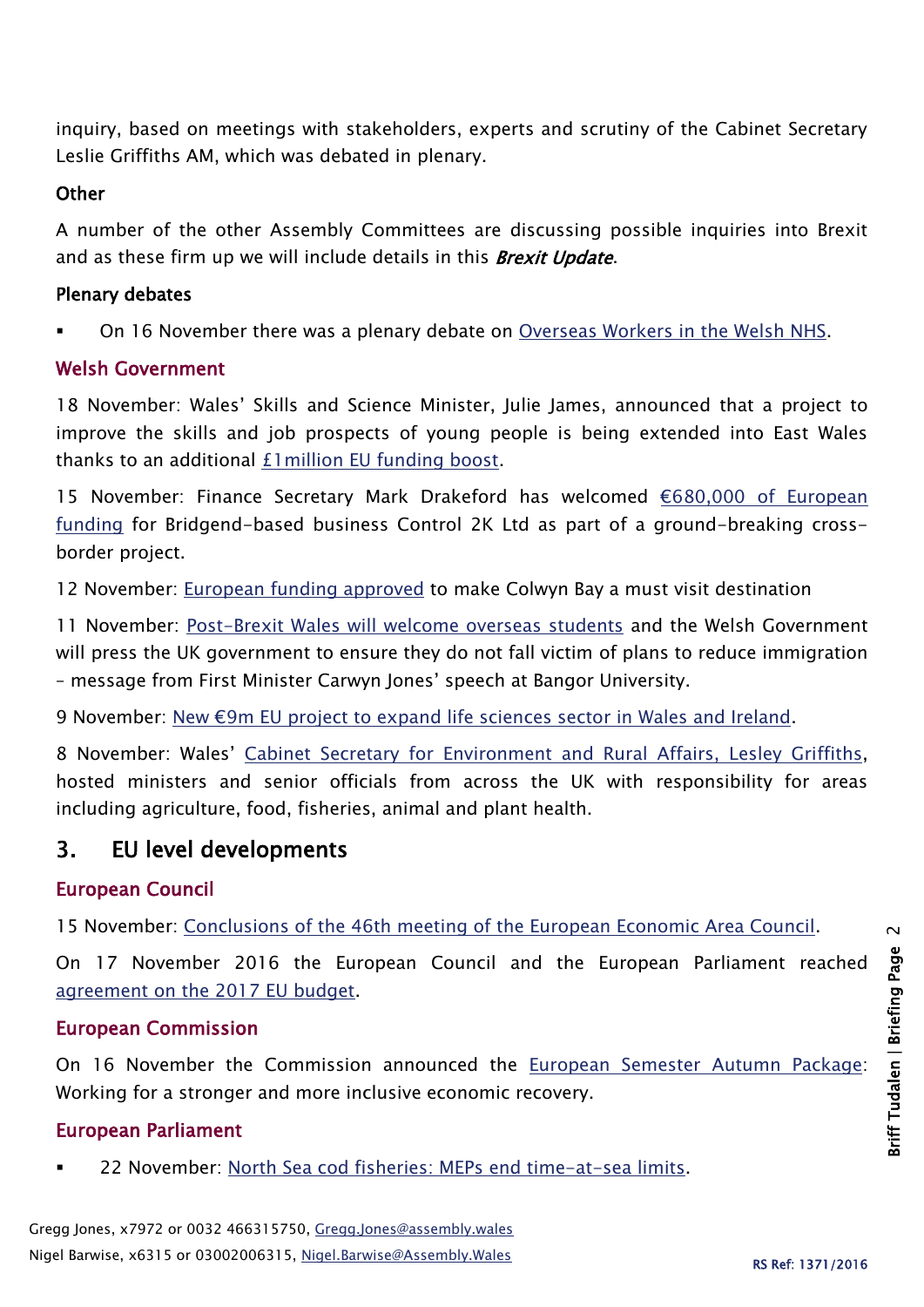# 4. UK level developments

## Article 50 judgement

9 November: There was widespread media coverage of a speech [The Supreme Court:](https://www.supremecourt.uk/docs/speech-161109.pdf)  [Guardian of the Constitution?,](https://www.supremecourt.uk/docs/speech-161109.pdf) given by Lady Hale, Deputy President of the Supreme Court, to law students in Malaysia where she made comments relating to the Article 50 case that the Supreme Court is due to hear in appeal in December. Lady Hale will be one of the sitting judges in this appeal case.

15 November: The Supreme Court [responded to reactions to her speech.](https://www.supremecourt.uk/news/lady-hales-lecture-the-supreme-court-guardian-of-the-constitution.html)

18 November: [The Supreme Court allowed the following to intervene in the case:](https://www.supremecourt.uk/news/interveners-article-50-brexit-case.html) The Lord Advocate, Scottish Government; The Counsel General for Wales, Welsh Government; The 'Expat Interveners', George Birnie and Others; The Independent Workers Union of Great Britain. "The Attorney General for Northern Ireland has made a reference to the Court regarding devolution issues relating to that jurisdiction. Permission to intervene is therefore not necessary."

The Welsh Government issued a [statement on 18 November](http://gov.wales/newsroom/firstminister/2016/161118sc/?lang=en) in response to this decision, and the Counsel General for Wales issued a [more detailed statement on 21 November](http://gov.wales/about/cabinet/cabinetstatements/2016-new/article50litigation/?lang=en) outlining the grounds for intervention in the case that he had submitted to the Supreme Court.

### UK Government

On 9 November [Prime Minister May congratulated Donald Trump](https://www.gov.uk/government/news/pm-congratulates-donald-trump-on-his-election-as-the-next-us-president) on his election as the next US President, and [spoke by telephone on 10 November.](https://www.gov.uk/government/news/pm-call-with-president-elect-donald-trump-10-november-2016)

9 November: Prime Minister Theresa May hosted a bilateral meeting with the [Hungarian](https://www.gov.uk/government/news/pm-meeting-with-prime-minister-orban-of-hungary-9-november-2016)  [Prime Minister Viktor Orbán](https://www.gov.uk/government/news/pm-meeting-with-prime-minister-orban-of-hungary-9-november-2016) at 10 Downing Street.

14 November: At the [Lord Mayor's Banquet, Prime Minister Theresa May](https://www.gov.uk/government/speeches/pm-speech-to-the-lord-mayors-banquet-14-november-2016) laid out her plan for how Britain can lead in the transformed modern world.

15 November: Foreign Secretary Boris Johnson said "[We'll probably have to leave the Customs](https://translate.google.co.uk/translate?sl=cs&tl=en&js=y&prev=_t&hl=en&ie=UTF-8&u=http%3A%2F%2Farchiv.ihned.cz%2Fc1-65518960-nespoutany-boris&edit-text=)  [Union,](https://translate.google.co.uk/translate?sl=cs&tl=en&js=y&prev=_t&hl=en&ie=UTF-8&u=http%3A%2F%2Farchiv.ihned.cz%2Fc1-65518960-nespoutany-boris&edit-text=) but it is a question that will be discussed." – machine translation from interview with Hospodář[ské Noviny.](http://archiv.ihned.cz/c1-65518960-nespoutany-boris)

16 November: Prime Minister [Theresa May met the Portuguese](https://www.gov.uk/government/news/pm-meeting-with-president-marcelo-rebelo-de-sousa-of-portugal-16-november-2016) President Marcelo Rebelo de Sousa at 10 Downing Street.

18 November: [The Prime Minister met](https://www.gov.uk/government/news/pm-meetings-in-berlin-18-november-2016) President Obama, Chancellor Merkel, President Hollande, Prime Minister Renzi and Prime Minister Rajoy in Berlin. [Theresa May and Angela](https://www.gov.uk/government/speeches/pm-and-chancellor-merkel-statements-18-november-2016)  [Merkel made statements.](https://www.gov.uk/government/speeches/pm-and-chancellor-merkel-statements-18-november-2016)

21 November: [Prime Minister Theresa May spoke at the CBI annual conference](https://www.gov.uk/government/speeches/cbi-annual-conference-2016-prime-ministers-speech) to set out her vision for UK business including a modern Industrial Strategy. The Prime Minister announced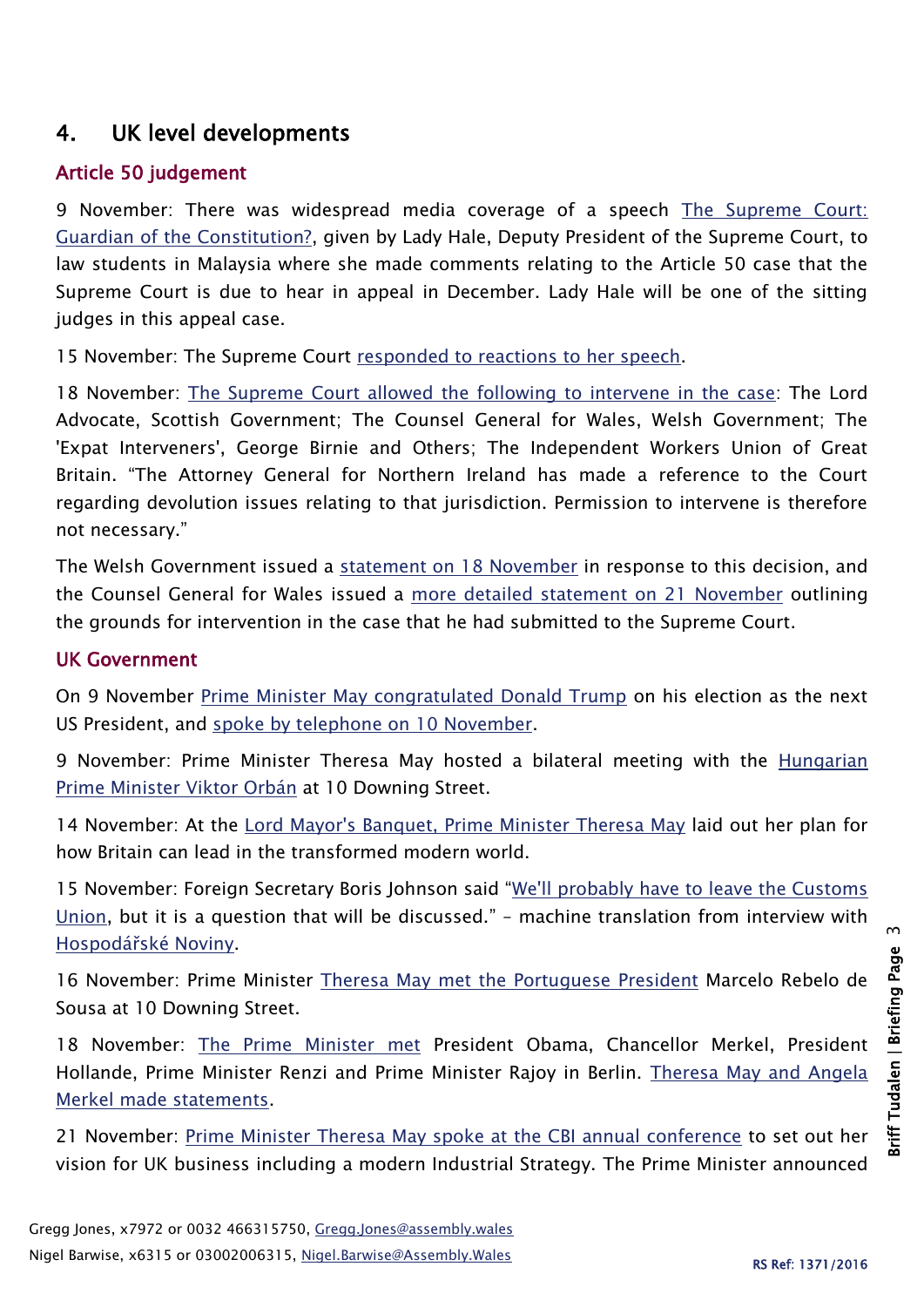[additional £2 billion government investment per year for research and development](https://www.gov.uk/government/news/pm-announces-a-2-billion-investment-in-research-and-development) by the end of this Parliament.

22 November: The Minister for Exiting the European Union, David Davis, said his meeting [with the European Parliament's EU Brexit negotiator](http://www.bbc.co.uk/news/uk-politics-38061035), Following the meeting Guy Verhofstadt MEP [said](http://www.politico.eu/article/guy-verhofstadt-to-david-davis-welcome-to-hell-brexit-negotiation-brussels-europe/) that both had agreed the negotiations should be concluded before the next European Parliament elections and that 'the window for negotiations is more or less 14-15 months'.

23 November: The Chancellor of the Exchequer gave his [speech](https://www.gov.uk/government/speeches/autumn-statement-2016-philip-hammonds-speech) outlining the [Autumn](https://www.gov.uk/government/uploads/system/uploads/attachment_data/file/571559/autumn_statement_2016_web.pdf)  [Statement.](https://www.gov.uk/government/uploads/system/uploads/attachment_data/file/571559/autumn_statement_2016_web.pdf) The statement was then [debated.](https://www.gov.uk/government/speeches/autumn-statement-2016-philip-hammonds-speech)

#### EC-UK Forum

On 5 December the External Affairs and Additional Legislation Committee Chair David Rees will host a meeting of the EC-UK Forum in the Assembly. The EC-UK Forum is an informal meeting, held under Chatham House rules, of the Chairs of European (or equivalent) Committees in the House of Commons (European Scrutiny Committee; and the newly established Exiting the EU Committee), House of Lords (EU Select Committee), Scottish Parliament (Culture, Tourism, European and External Affairs Committee), and the Northern Ireland Assembly (Committee for the Executive Office). It is held twice annually on a rotating basis.

This will be the first EC-UK Forum meeting since the recent elections and since the EU Referendum vote, and will focus primarily on scrutiny of the Brexit process.

#### House of Commons

On 15 November there was an adjournment debate on [Leaving the EU: NHS Funding.](https://hansard.parliament.uk/commons/2016-11-15/debates/AF1EE51D-0D87-4C32-9363-A6A5419659AF/LeavingTheEUNHSFunding)

On 23 November the Committee on Exiting the European Union heard from 'think tanks' on the [UK's negotiating objectives for withdrawal from the EU.](http://www.parliament.uk/business/committees/committees-a-z/commons-select/exiting-the-european-union-committee/news-parliament-2015/negotiating-objectives-for-withdrawal-from-eu-evidence-16-17/)

The Foreign Affairs Committee is calling for written evidence on the implications for the UK if the two-year negotiating period mandated by Article 50 ends with no withdrawal agreement [in place.](http://www.parliament.uk/business/committees/committees-a-z/commons-select/foreign-affairs-committee/news-parliament-2015/eu-results-launch2-16-17/)

### House of Lords

The House of Lords European Union Committee and its six Sub-Committees is undertaking a "[co-ordinated series of inquiries](http://www.parliament.uk/business/committees/committees-a-z/lords-select/eu-select-committee-/news-parliament-2015/co-ordinated-inquries-launch/) into the key issues that will arise in the forthcoming negotiations on Brexit".

On 15 November there was a debate on the [government's approach to the Single Market](https://hansard.parliament.uk/Lords/2016-11-15/debates/E0AE92DD-9232-4D90-B67D-3CF6592A658C/UnitedKingdomSingleMarket) in the Brexit negotiations.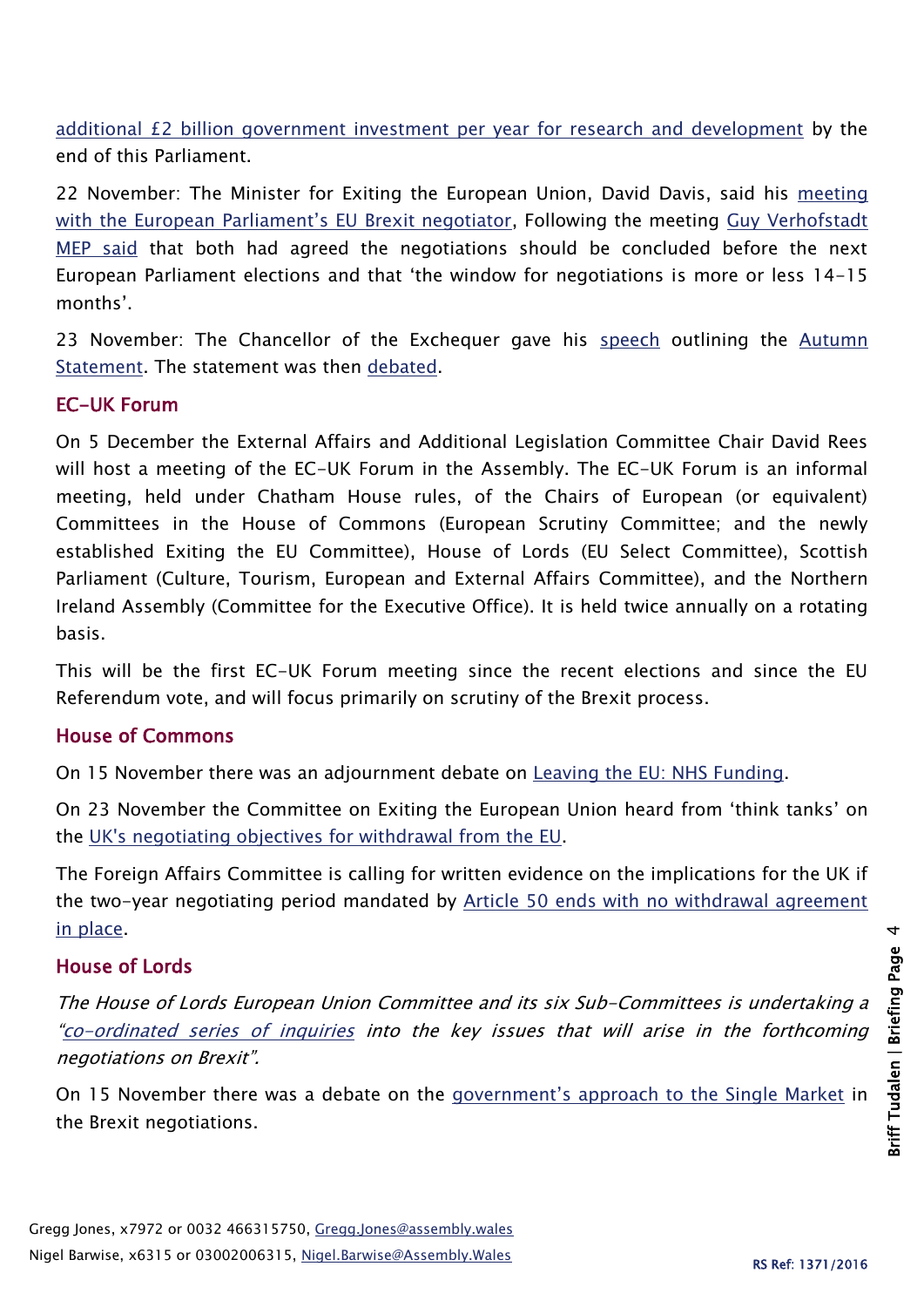On 21 November there was a debate on [Brexit and Medical Research and Innovation,](https://hansard.parliament.uk/Lords/2016-11-21/debates/BA508876-B13C-490A-96B4-0DF6AAE52A61/BrexitMedicalResearchAndInnovation) particularly European Union scientists working in the UK.

On 23 November the EU Energy and Environment Sub-Committee took evidence on Brexit [and the environment and climate change,](http://www.parliament.uk/business/committees/committees-a-z/lords-select/eu-energy-environment-subcommittee/inquiries/parliament-2015/brexit-environment-and-climate-change/) and on [16 November](http://www.parliament.uk/business/committees/committees-a-z/lords-select/eu-energy-environment-subcommittee/news-parliament-2015/ministers-env-cc-brexit/) with Dr Therese Coffey MP, Parliamentary Under-Secretary of State, DEFRA and Dr Jesse Norman MP, Parliamentary Under-Secretary of State, BEIS.

On 15 November the EU Home Affairs Sub-Committee [took evidence from Sir Julian King,](http://data.parliament.uk/writtenevidence/committeeevidence.svc/evidencedocument/eu-home-affairs-subcommittee/the-security-union/oral/43566.html) Commissioner for the Security Union, European Commission.

# 5. Scotland

### Scottish Parliament

22 November: The Economy, Jobs and Fair Work Committee took evidence on the potential impact of Brexit on migrant workers in the Scottish soft fruit industry.

On 17 November the Culture, Tourism, Europe and External Relations Committee took evidence on the implications of the European Union referendum for Scotland, focusing on the [European Free Trade Association and the European Economic Area.](http://www.parliament.scot/parliamentarybusiness/report.aspx?r=10636&i=97765) Witness were from Norway and the EFTA secretariat.

On 15 November the Parliament debated the [single market and trade and the European](http://www.parliament.scot/parliamentarybusiness/report.aspx?r=10626&i=97686)  [Union referendum.](http://www.parliament.scot/parliamentarybusiness/report.aspx?r=10626&i=97686)

### Scottish Government

16 November: There was a summit discussing the *impact* of Brexit on Scotland's cruise [industry.](http://news.gov.scot/news/impact-of-brexit-on-cruise-tourism)

22 November: [First Minister Nicola Sturgeon briefed EU Ambassadors](http://news.gov.scot/news/first-minister-meets-eu-ambassadors) on the Scottish Government's ongoing work to protect Scotland's place in Europe.

### 6. Northern Ireland

On 21 November there was a debate on [EU Funding for Agriculture and Brexit.](http://aims.niassembly.gov.uk/officialreport/report.aspx?&eveDate=2016/11/21&docID=281881#2489791)

On 22 November there was a statement and questions on the (18 November) [North/South](http://aims.niassembly.gov.uk/officialreport/report.aspx?&eveDate=2016/11/22&docID=281882#2492000)  [Ministerial Council Plenary,](http://aims.niassembly.gov.uk/officialreport/report.aspx?&eveDate=2016/11/22&docID=281882#2492000) and on its [Agriculture](http://aims.niassembly.gov.uk/officialreport/report.aspx?&eveDate=2016/11/22&docID=281882#2492215) part.

### Northern Ireland Executive

16 November: Finance Minister Máirtín Ó Muilleoir went to Brussels to make the case for [continued cooperation with the European Union in the time ahead.](https://www.finance-ni.gov.uk/news/o-muilleoir-calls-continued-cooperation-eu)

14 November: Fisheries Minister Michelle McIlveen attended the Agri-Fish Council meeting in Brussels and [met the EU Fisheries Commissioner](https://www.daera-ni.gov.uk/news/mcilveen-meets-eu-fisheries-commissioner) to promote the position of the Northern